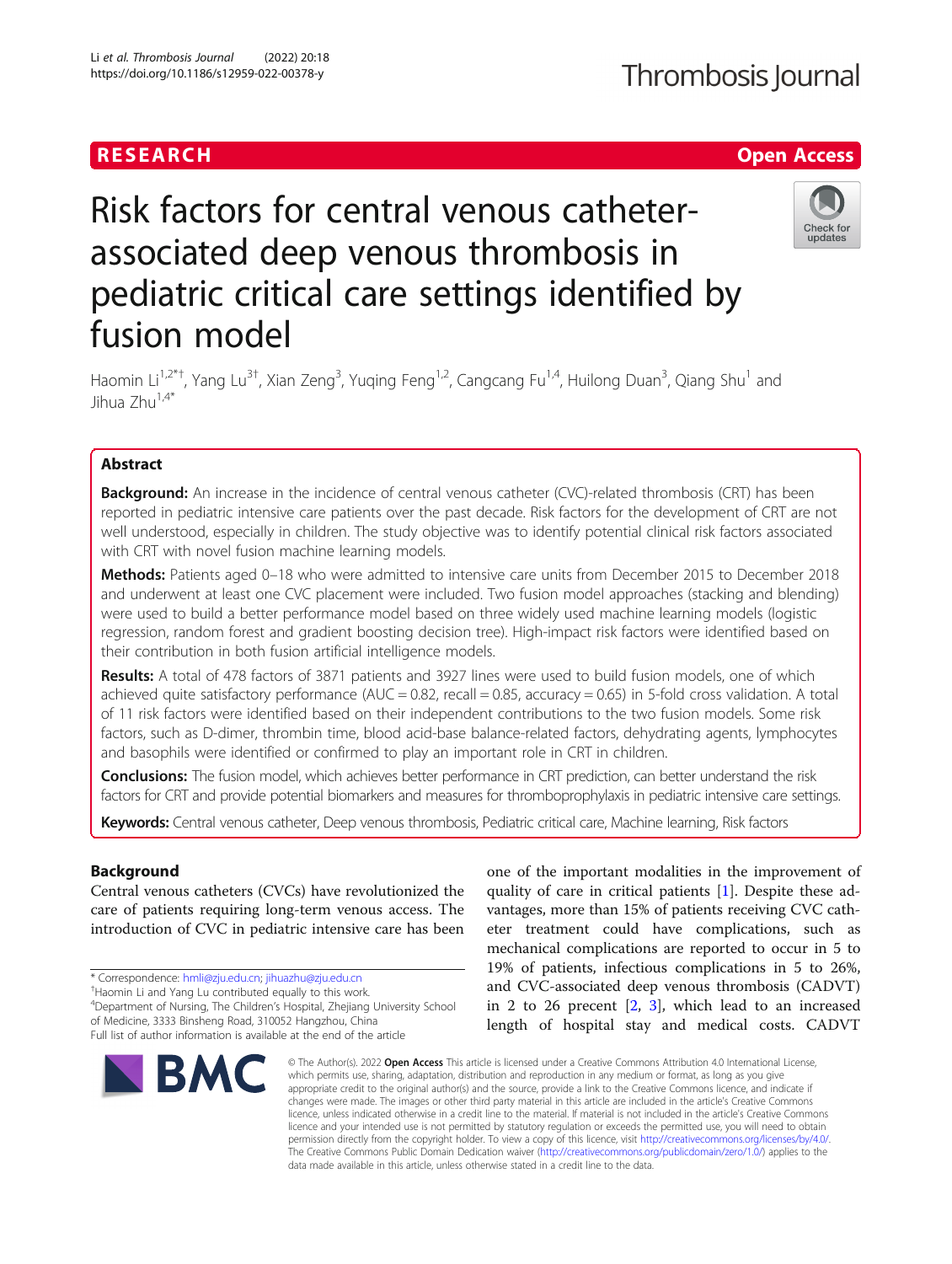constitutes 10% of all deep venous thrombosis (DVT) in adults and 50–80% of all DVTs among children [[4\]](#page-9-0), and nearly all DVT-related deaths in children are associated with CVCs [\[5](#page-9-0)]. In newborns, approximately 90% of venous thrombosis is related to CVC [\[6](#page-9-0)]. In pediatric patients, the presence of a CVC is the single most common risk factor for venous thromboembolism (VTE) [[7,](#page-9-0) [8\]](#page-9-0). With the increasing use of CVCs, the incidence of CADVT has been on the rise. A significant increase in the rate by 30–70% has been reported among hospitalized children over the last 2 decades [[9,](#page-9-0) [10](#page-9-0)].

There is a compelling need for comprehensive studies that can identify and evaluate the modifiable risk factors for CADVT using routine clinical data to offer opportunities to decrease thrombosis and improve outcomes. Mondal and colleagues investigated a total of 104 children with CVC placement and demonstrated that neither insertion site nor catheter type were significant risk factors for thrombosis and that acute lymphoblastic leukemia was a major clinical risk factor for thrombosis [[11\]](#page-9-0). A recent study showed ultrasound guidance and site selection were potential modifiable risk factors in the development of CADVT in pediatric patients [\[12](#page-9-0)]. However, the reliability of the data is limited by the small sample size, few catheter-related thrombosis events, few factors, and heterogeneity in the outcome definitions [\[13](#page-9-0), [14\]](#page-9-0). Furthermore, current screening guidelines for venous thromboembolism risk which are developed from incomplete pediatric data and extrapolated from adult data have low sensitivity for CADVT in hospitalized children [\[15\]](#page-9-0). In a preliminary experiment in this study, the traditional regression model did not work very well in these complicated situations. In a sense, the poor performance of traditional models also limits our ability to really explore the risk factors for CADVT in children.

Since risk factors for the development of CADVT are not well understood in children in intensive care setting, the purpose of this retrospective cohort study was to identify significant clinical risk factors independently associated with the development of CADVT in pediatric intensive care patients based on fusion machine learning models.

### Methods

This retrospective study was approved by the Institutional Review Board of Children's Hospital of Zhejiang University School of Medicine with a waiver of informed consent. In this study, data were collected on pediatric patients who were admitted to the intensive care unit between December 2015 and December 2018 at the 1900-bed Children's Hospital, Zhejiang University School of Medicine. It has 119 critical care beds in 4 intensive care units: pediatric ICU (PICU), surgical ICU (SICU), cardiac ICU (CICU) and neonatal ICU (NICU).

The clinical data from a total of 11,814 patients were recorded in a public pediatric intensive care (PIC) database [[16\]](#page-9-0). Every CVC line in these ICU will be assessed daily as standard of care and the assessment records were used for this study. The thrombus was confirmed with Doppler ultrasound or computed tomography and recorded in the adverse event reports. As the publicly available PIC database does not contain CVC-related records, additional daily catheter assessment records and CVC-related adverse event report data were aligned with the clinical data in PIC database. The inclusion criteria in this study required that patients received at least one CVC placement during the study period. The exclusion criteria are defined as patients with thrombosis either present before hospital admission or before CVC placement.

## Data collection and preprocessing

Patient and CVC-specific data were collected from the PIC database and CVC-related records in different clinical information systems. The primary outcome of interest in the present study was the occurrence of CADVT. The variables analyzed included age, sex, primary diagnosis, surgery before CVC insertion, intensive care unit type (PICU, SICU, CICU and NICU), CVC insertion time, CVC removal time, catheter-related characteristics (type and size), length of intensive care unit stay, length of hospital stay, and hospital mortality. The duration of CVC was calculated as the time of catheter removal or death minus the time of catheter insertion. To explore more potential risk factors, we included 7 vital signs, 49 laboratory test items, and 6 drug categories in this study. The details of these factors and the define of drug categories are shown in the supplemental material. For 56 vital signs and laboratory test items with multiple repeated measurements, statistical values such as the mean, standard deviation, minimum, median, and maximum were used for the analysis.

## Statistical analysis

All statistical analyses were performed using the published package in the Python and R programming environments. The patients were categorized according to whether they had experienced the primary outcome of CADVT. All continuous data between patients with and without CADVT are reported as the mean value ± standard deviation with median and interquartile range (IQR), and compared using the Mann-Whitney U test. All categorical data are reported as counts (percentages) and compared using the chi-square test. The odds ratio and 95% confidence interval, which indicate the relative likelihood of CADVT per additional episode of variability, were calculated by the epitools package in R (version 3.6.0). For statistical hypothesis testing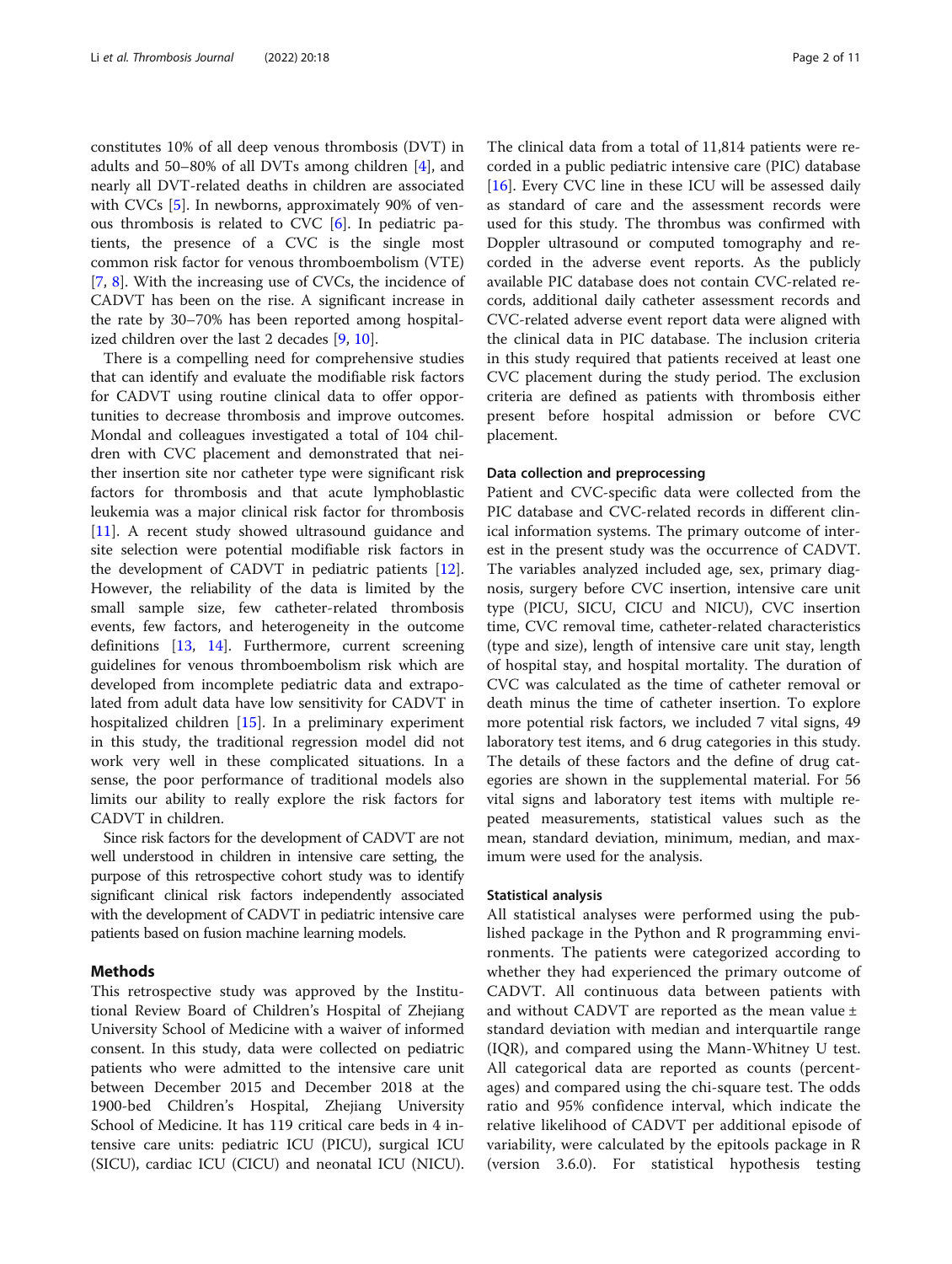purposes, we considered a  $p$ -value less than 0.05 to indicate significance.

#### Machine learning model

The logistic regression (LR) model and two superior performance machine learning models, random forest (RF) and gradient boosting decision tree (GBDT), were used as three basic models for model fusion. Two ensemble learning strategies, i.e., stacking and blending [\[17\]](#page-9-0), which combine multiple primary learners through secondary learners, are selected to complete the CADVT prediction task. The positive patients (with CADVT) in the data set accounted for less than 10% of the total. The phenomenon of class imbalance or class skew can cause unreasonable evaluation of the two-class classifier. The SMOTE method [\[18\]](#page-9-0) was adopted as a processing method for unbalanced data before training. The factors without contribution (the performance did not change when the factor was removed from the input) in at least two basic models were filtered before the fusion model was trained. We used accuracy, recall, area under the ROC curve (AUC), and average precision (AP) to evaluate the performance of the prediction model. A 5-fold cross validation approach was used in the evaluation. All these were conducted under the scikit-learn Python module.

## Impact of risk factors

We used the impact of variables on the accuracy of the fusion model to determine whether it is a high-risk factor. After excluding a certain independent variable, the difference between the model accuracy and the original accuracy was calculated. In a circular manner, the influence of all factors on the model accuracy is obtained. The larger the result is, the greater the influence of this factor is on the model's prediction accuracy. The overlapping risk factors in the two fusion approaches were reported.

## Results

Of all patients who were admitted to intensive care units between December 2015 and December 2018, 3871 children who received CVC placement among 3927 admissions and met our inclusion criteria were included in this study. The detailed patient information is shown in Table [1.](#page-3-0) The mean age of the cohort was  $33.29 \pm 41.52$ months, with a median of 15.07 and IQR [4.96, 45.65], and 2065 (52.58%) patients were male. The spectrum of primary diagnoses included hundreds various cardiac, oncologic, infectious, gastrointestinal, and neurologic conditions. These were broadly categorized as congenital heart disease (CHD)  $[n = 1873(47.70\%)]$ , infection or inflammation  $[n = 413(10.52\%)]$ , other congenital disease  $[n = 239(6.09\%)]$ , cancer  $[n = 217(5.53\%)]$ , cysts and mass

 $[n = 231(5.88\%)]$ , intracranial space-occupying lesion  $[n = 125(3.18\%)]$ , bleeding  $[n = 46(1.17\%)]$ , and other  $[n = 754(19.20\%)]$  (detail definition of these disease groups were shown in supplemental Table [S2\)](#page-8-0). Of these enrolled patients, 387 (9.85%) experienced CADVT, which were confirmed by duplex ultrasound or computed tomography. The mean CVC dwell time of CADV T cases was  $7.5 \pm 9.8$  days, with a median of 6.1 and IQR [2.9,9.4].

Baseline demographics, CVC-specific data, and some other clinical characteristics evaluated for 3927 patients stratified by CADVT are summarized in Table [1](#page-3-0). Detailed information on 56 vital signs and laboratory test items is summarized in Supplemental Table [S1.](#page-8-0) Patients with thrombosis were older, with a mean age of  $44.3 \pm$ 48.4 months (Median 21.8  $IQR[6.4,72.1]$ ) versus a mean age of  $32.1 \pm 40.5$  months (Median 14.5 IQR[4.8,43.2]) for those without thrombosis. CADVT happened more frequent in boys than in girls. Compared with CHD (the reference category), the odds of experiencing CADVT were significantly higher for patients with intracranial space-occupying lesions, bleeding, and infection/inflammatory diseases as shown in Table [2](#page-4-0). Many rare diseases were classified as "Other" which contribute more than one third of CADVT events. The patient's ICU type, history of surgery, catheter dwell time, and types and sizes of catheters were significantly associated with the occurrence of CADVT. Furthermore, the length of intensive care unit stay and hospital stay were significantly longer for patients who experienced CADVT than for patients without CADVT. Patients with CADVT had a comparably higher mortality rate than those without CADVT (5.2% vs. 2.4%). There are many vital signs, and lab test items also show significant differences between patients with and without CADVT.

A total of 478 independent variables were screened and reduced to 74 based on their contributions in the three basic models. Based on the selected features, the accuracy, recall, AUC and AP of the three basic models and two fusion models are shown in Table [3.](#page-4-0) The two machine learning models RF and GBDT achieved better performance, especially the recall compared with traditional LR model. The two fusion models further increased the recall rate over 0.84 and elevated the AUC and AP as shown in Fig. [1.](#page-5-0)

The top 20 high-impact factors in the two fusion CADV T prediction models are shown in Table [4.](#page-6-0) A total of 11 factors that overlapped in the two fusion models are asterisked in Table [4](#page-6-0) and will be discussed separately below.

## Acid-base balance related factors

Acid-base balance-related factors, such as pH, standard base excess (SBE), oxygen partial pressure (PaO<sub>2</sub>), and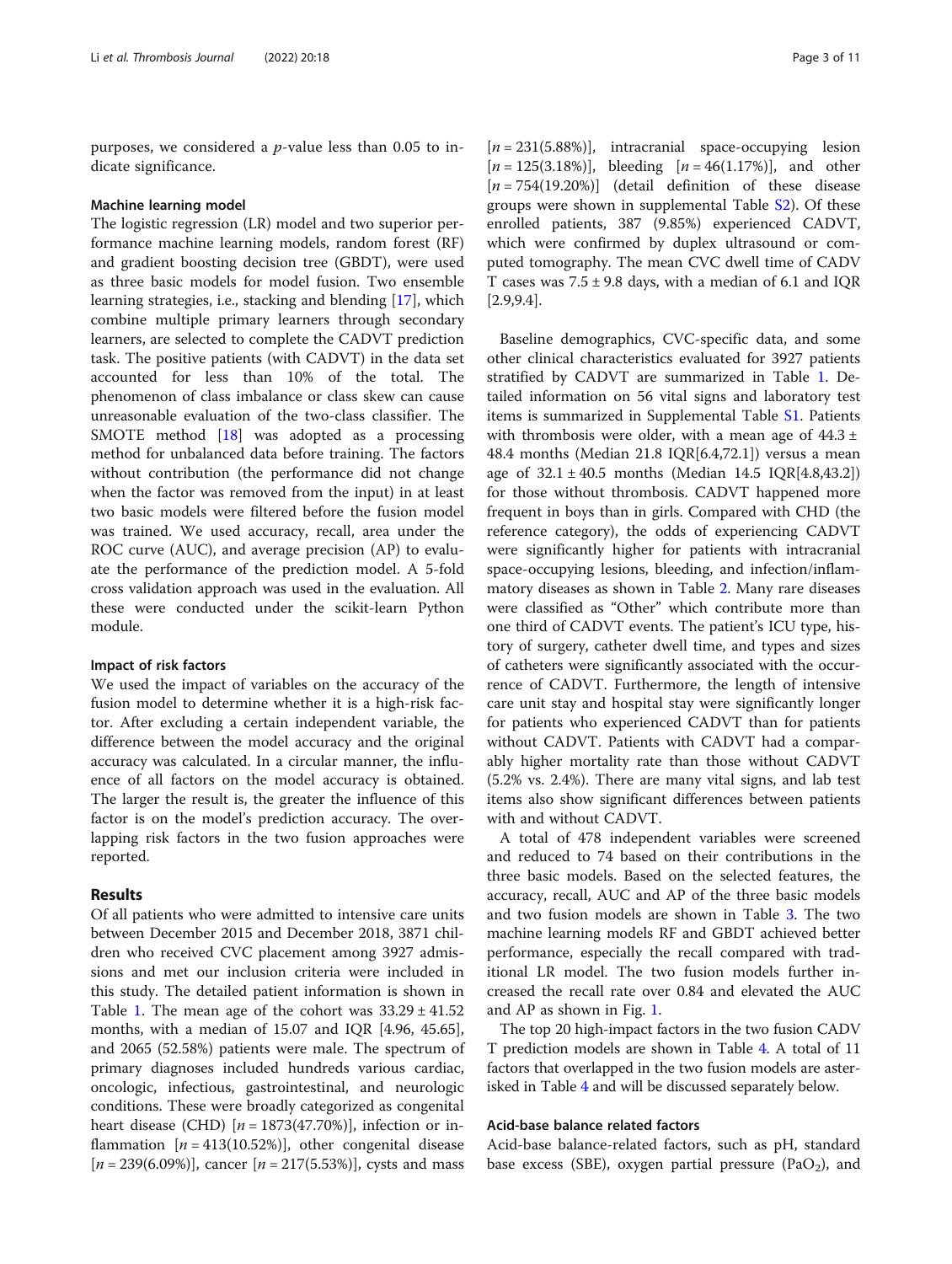## <span id="page-3-0"></span>Table 1 Patient characteristics stratified by patient CADVT status

| <b>Characteristics</b>              | <b>Patients with CADVT</b><br>$n = 387(9.85%)$  | <b>Patients without CADVT</b><br>$n = 3540(90.15%)$ | P-value                |
|-------------------------------------|-------------------------------------------------|-----------------------------------------------------|------------------------|
| Gender                              |                                                 |                                                     | $< 0.001^{*}$          |
| Male                                | 242 (62.5%)                                     | 1823 (51.5%)                                        |                        |
| Female                              | 145 (37.5%)                                     | 1717 (48.5%)                                        |                        |
| Age (months)                        | Mean $44.3 \pm 48.4$<br>Median 21.8 [6.4,72.1]  | Mean $32.1 \pm 40.5$<br>Median 14.5 [4.8,43.2]      | $< 0.001$ <sup>#</sup> |
| Weight (kg)                         | Mean $15.4 \pm 12.4$<br>Median 11.1 [7.0,18.7]  | Mean $12.9 \pm 10.9$<br>Median 9.5 [6.3,15.5]       | $0.007$ #              |
| Diagnosis                           |                                                 |                                                     | < 0.001                |
| Bleeding                            | 10 (2.6%)                                       | 36 (1.0%)                                           |                        |
| Cancer                              | 19 (4.9%)                                       | 198 (5.6%)                                          |                        |
| <b>CHD</b>                          | 60 (15.5%)                                      | 1813 (51.2%)                                        |                        |
| Intracranial space-occupying lesion | 40 (10.3%)                                      | 85 (2.4%)                                           |                        |
| Cysts and mass                      | 13 (3.4%)                                       | 218 (6.2%)                                          |                        |
| Premature infant                    | $2(0.5\%)$                                      | 27 (0.8%)                                           |                        |
| Infection/inflammation              | 90 (23.3%)                                      | 323 (9.1%)                                          |                        |
| Other congenital disease            | 15 (3.9%)                                       | 224 (6.3%)                                          |                        |
| Other                               | 138 (35.7%)                                     | 616 (17.4%)                                         |                        |
| Length of hospital stay (days)      | Mean $29.3 \pm 28.1$<br>Median 21.6 [14.1,33.8] | Mean $18.0 \pm 16.4$<br>Median 14.0 [9.8,21.0]      | $< 0.001$ <sup>#</sup> |
| Length of ICU stay (days)           | Mean $12.7 \pm 18.0$<br>Median 7.8 [2.0,16.1]   | Mean $4.5 \pm 12.0$<br>Median 1.8 [0.9,4.0]         | $< 0.001$ <sup>#</sup> |
| ICU admission                       |                                                 |                                                     | < 0.001                |
| CICU                                | 75 (19.4%)                                      | 2192 (61.9%)                                        |                        |
| <b>NICU</b>                         | 5(1.3%)                                         | 122 (3.4%)                                          |                        |
| PICU                                | 157 (40.6%)                                     | 344 (9.7%)                                          |                        |
| <b>SICU</b>                         | 150 (38.8%)                                     | 882 (24.9%)                                         |                        |
| Catheter type                       |                                                 |                                                     | 0.027                  |
| Single lumen                        | 311 (80.4%)                                     | 2660 (75.1%)                                        |                        |
| Double lumen                        | 76 (19.6%)                                      | 880 (24.9%)                                         |                        |
| Catheter model                      |                                                 |                                                     | < 0.001                |
| 18G                                 | 94 (24.3%)                                      | 861 (24.3%)                                         |                        |
| 20G                                 | 19 (4.9%)                                       | 62 (1.8%)                                           |                        |
| 22G                                 | 217 (56.1%)                                     | 1803 (50.9%)                                        |                        |
| 4.0Fr                               | 10 (2.6%)                                       | 287 (8.1%)                                          |                        |
| 5.0Fr                               | 37 (9.6%)                                       | 493 (13.9%)                                         |                        |
| Other                               | 10 (2.6%)                                       | 34 (1.0%)                                           |                        |
| Dwell time (day)                    | Mean $7.5 \pm 9.8$<br>Median 6.1 [2.9,9.4]      | Mean $4.2 \pm 4.8$<br>Median 2.7 [0.9,5.9]          | $< 0.001$ #            |
| Surgery                             |                                                 |                                                     | < 0.001                |
| True                                | 252 (65.1%)                                     | 3119 (88.1%)                                        |                        |
| False                               | 135 (34.9%)                                     | 421 (11.9%)                                         |                        |
| Mortality                           | 20(5.2%)                                        | 85(2.4%)                                            | $0.003^*$              |

\* chi-square test; # Mann-Whitney U test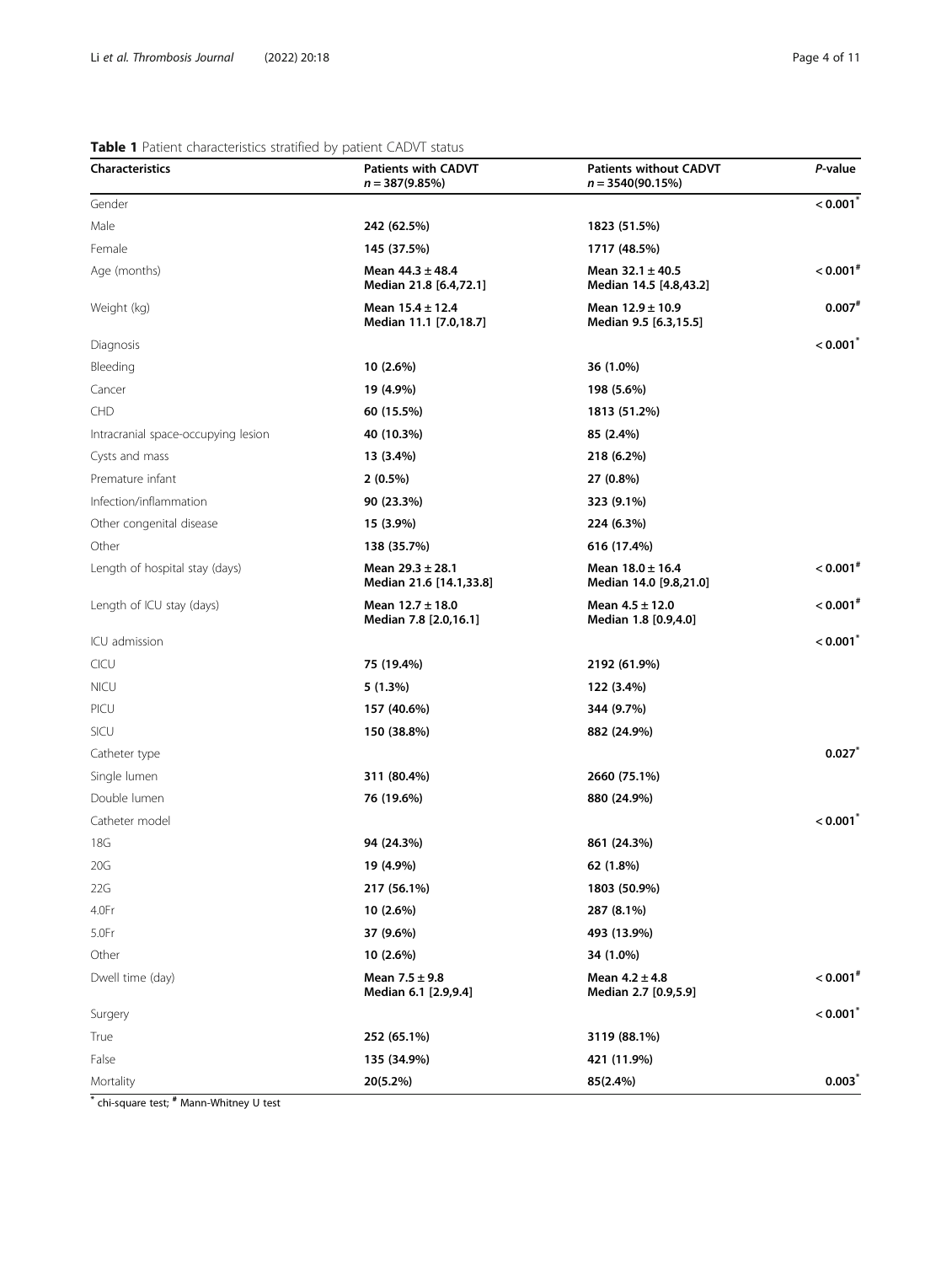<span id="page-4-0"></span>Table 2 CADVT odds ratios by different disease groups

| Disease group                       | <b>OR</b> | 95% CI lower | 95% Cl upper | P value   |
|-------------------------------------|-----------|--------------|--------------|-----------|
| <b>CHD</b>                          |           | <b>NA</b>    | <b>NA</b>    | <b>NA</b> |
| Bleeding                            | 8.45391   | 3.7944632    | 17.331222    | < 0.001   |
| Cancer                              | 2.913149  | 1.6589146    | 4.899299     | < 0.001   |
| Intracranial space-occupying lesion | 14.180768 | 8.9495734    | 22.367144    | < 0.001   |
| Cysts and mass                      | .818107   | 0.9384196    | 3.267068     | 0.057     |
| Premature infant                    | 2.390952  | 0.3511494    | 8.276947     | 0.266     |
| Infection/Inflammation              | 8.400088  | 5.9474207    | 11.947027    | < 0.001   |
| Other congenital disease            | 2.038201  | 1.0962857    | 3.562076     | 0.016     |
| Other                               | 6.753561  | 4.9438764    | 9.328297     | < 0.001   |

bicarbonate, were identified as risk factors in both fusion models. First, the pH value was relatively higher in patients with CADVT  $(7.42 \pm 0.08 \text{ vs. } 7.40 \pm 0.07, p <$ 0.001). The reason for this finding may be that the bicarbonate (a base) in the blood is higher in patients with CADVT  $(27.4 \pm 5.3)$  than in patients without CADVT  $(25.4 \pm 4.7)$ . The SBE was also higher in patients with CADVT  $(3.1 \pm 5.6)$  than in patients without CADVT  $(1.0 \pm 5.1)$ . The PaO<sub>2</sub> was lower in patients with CADVT  $(131.8 \pm 58.1 \text{ vs. } 145.3 \pm 68.5, p < 0.001)$ . All these factors contribute to the increase in pH value. Based on increased PaCO2 in CADVT patients shown in supplemental Table [S1,](#page-8-0) it is more like a metabolic acid-base disturbances.

## Coagulation-related factors

Coagulation-related factors, such as thrombin time (TT) and TT difference (with reference) and plasma D-dimer (DD), were identified in both models. The DD increased in patients with CADVT  $(3.4 \pm 4.9 \text{ vs. } 2.2 \pm 3.8, p <$ 0.001). A prolonged and more volatile TT  $(23.3 \pm 9.1 \text{ vs.})$ 20.8 ± 6.5,  $p < 0.001$ ) and TT difference  $(4.1 \pm 9.1 \text{ vs.})$  $1.7 \pm 6.5$ ,  $p < 0.001$ ) were observed in patients with CADVT.

## Drug-related factors

The dehydrating agents which also called as diuretics were identified as a high-impact factor in both fusion models. Although the anticoagulant drug was identified

Table 3 The performance of the three basic models and two fusion models

|             | accuracy | recall | <b>AUC</b> | AP   |
|-------------|----------|--------|------------|------|
| LR          | 0.76     | 0.53   | 0.73       | 0.21 |
| <b>RF</b>   | 0.77     | 0.70   | 0.79       | 0.31 |
| <b>GBDT</b> | 0.72     | 0.79   | 0.81       | 0.32 |
| Stacking    | 0.64     | 0.84   | 0.82       | 0.35 |
| Blending    | 0.65     | 0.85   | 0.82       | 0.37 |

in the blending model, it was not shown in the top 20 factors in the stacking model.

#### Blood cell-related factors

Two types of white blood cells, basophils and lymphocytes, were identified by both models. Lymphocytes (LY%) were lower in patients with CADVT  $(26.3 \pm 16.7)$ vs.  $31.3 \pm 18.4$ ,  $p < 0.001$ ), and the basophil absolute value was also lower in patients with CADVT (0.0268  $\pm$ 0.0329 vs.  $0.0307 \pm 0.0354$ ,  $p < 0.001$ ).

## Surgery related factors

The CADVT rate was 24.28% in patients without surgery in ICU. At the same time, it is about 7.48% of patients experienced surgery.

## Discussion

In this retrospective analysis, we sought to identify clinical factors associated with CADVT in pediatric intensive care patients using a fusion machine learning model with good prediction performance. Traditional logistic regression analyses were usually used to identify risk factors for VTE [[19\]](#page-9-0). In this study, the logistic regression model was not quite satisfactory because of the relatively low recall rate (0.53) which means about 47% CADVT will not be correctly predicted. In a task that predicts events with low incidence, we care more about the recall rate of the model and do not want to miss any events. We introduced two more modern machine learning models (RF and GBDT) with better performance, especially providing a higher recall rate. Furthermore, two ensemble learning approaches that make predictions by using a meta-model trained from a pool of base models achieved much better performance, especially the recall rate. An AUC of 0.82 is quite satisfactory in such a complicated prediction task. These fusion models have the potential to be used as a decision support tool for thromboprophylaxis.

Although many factors were significantly different between patients with and without CADVT, only 11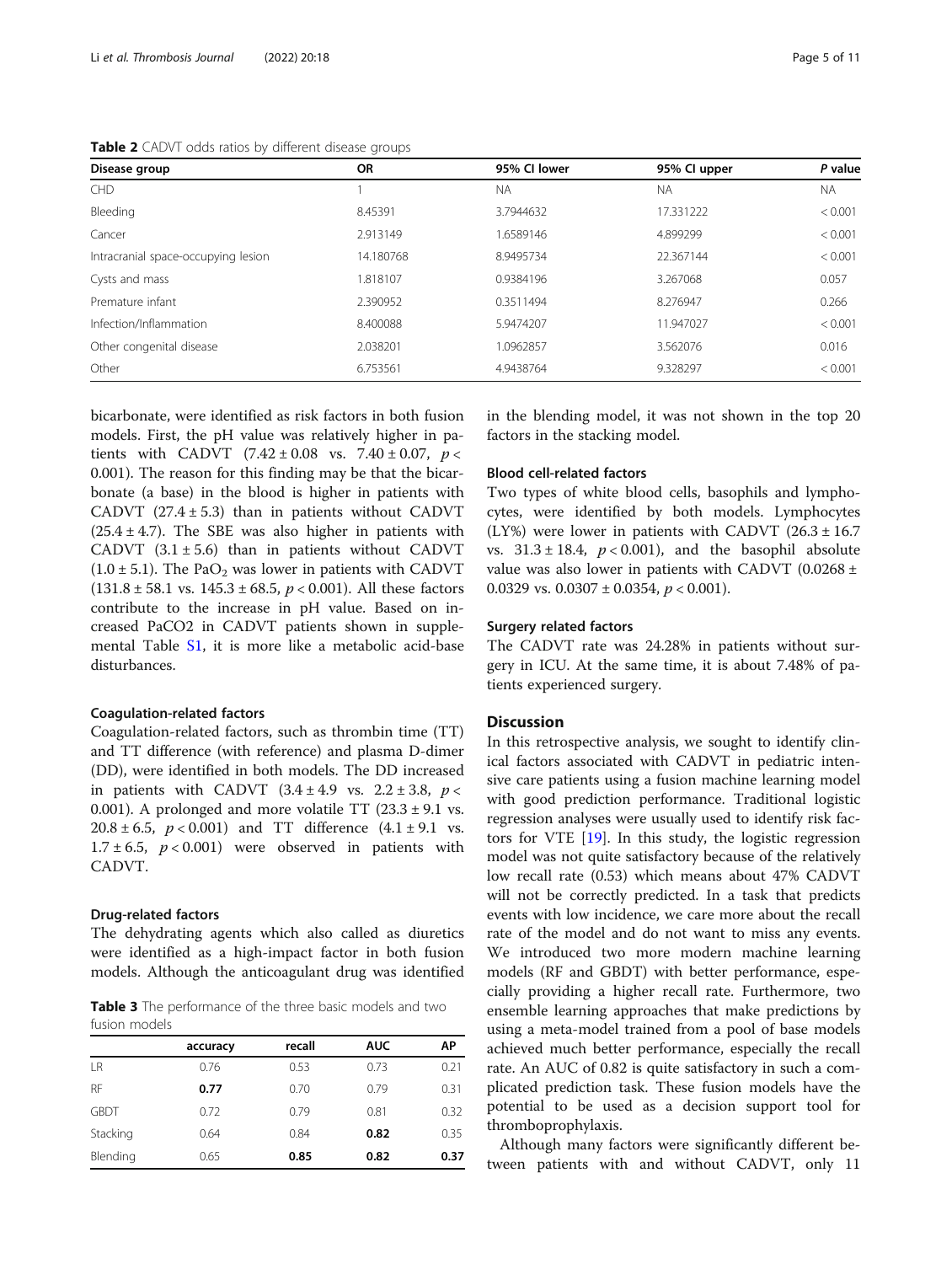<span id="page-5-0"></span>

factors were identified independently and highly contributed to both fusion models. Due to the fusion AI model is less interpretable, we will try to explain these factors and their potential mechanisms associated with CADVT based on the literature separately in below.

Although there are no reports on the relationship between CADVT and the blood acid-base balance, some studies have proposed a mechanism by which the procoagulant properties of blood are impaired at subnormal pH values in trauma [[20,](#page-9-0) [21\]](#page-9-0). These studies showed that reduced blood pH causes bleeding. It is reasonable to infer that a relatively high pH may be a risk factor for blood coagulation. This finding provides a strategy for thromboprophylaxis that monitors the pH level and avoids even a small increase in pH. Due to the statistically small changes in pH between the two groups of patients, there is a need for further research on how to set individual pH change monitoring thresholds in the clinic. Some studies have also reported that thrombus formation is increased under conditions of hypoxia [\[22](#page-9-0)]. At the same time, some data also showed that severe hyperoxia events appeared to be associated with increased mortality in PICU [[23\]](#page-9-0). Therefore, monitoring the pH and controlling  $PaO<sub>2</sub>$  is an operable option for thromboprophylaxis in pediatric intensive care units.

An interesting finding is coagulation-related factors. Although many of the patients with CVC had prolonged TT due to anticoagulation prophylaxis, the patients with CADVT had an unexpectedly longer TT and larger variation  $(23.3 \pm 9.1 \text{ vs. } 20.8 \pm 6.5)$ . TT alone does not seem to be the determining factor. Several studies have reported that DD increased significantly in DVT [\[25,](#page-9-0) [25](#page-9-0)] and was strongly and positively related to the occurrence of future venous thrombosis [\[26,](#page-9-0) [29](#page-9-0)]. We confirmed that DD is also a potential predictor of CADVT in pediatric intensive care settings. However, it is unclear if the elevated of DD causes clot or is the result of clot. In any case, monitoring DD facilitates the timely detection of CADVT.

A total of 6 CADVT-related drug categories were included in this study. Only the dehydration agent, such as mannitol, glycerol fructose, and furosemide etc., that is widely used to reduce brain swelling and intracranial pressure appears in the final list. The negative finding of anticoagulant drugs, procoagulant drugs,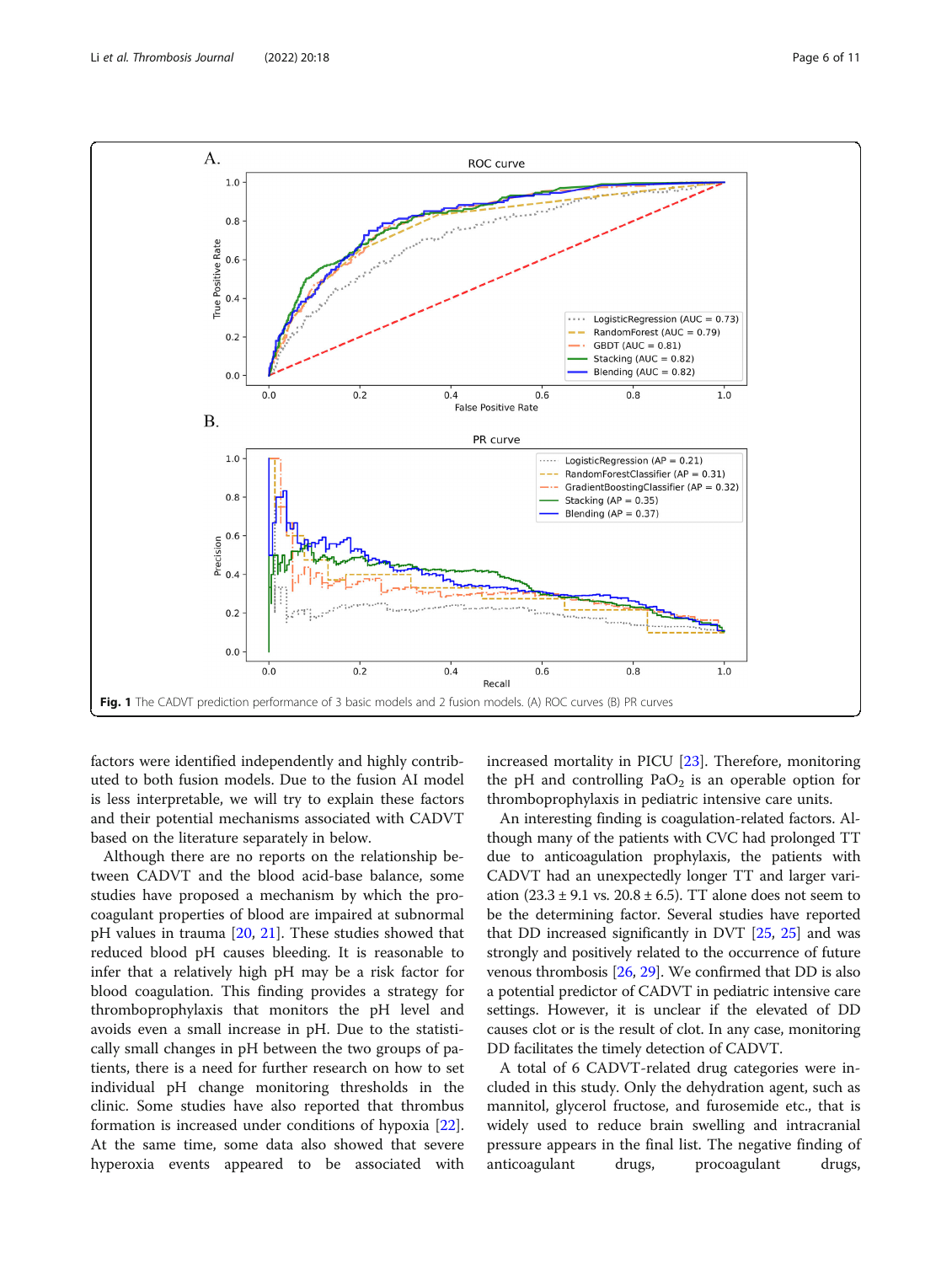|                | <b>Stacking</b> |                                              | <b>Blending</b> |                                              |
|----------------|-----------------|----------------------------------------------|-----------------|----------------------------------------------|
| rank           | Factor type     | Factor                                       | Factor type     | Factor                                       |
|                | Lab test        | Standard base excess (SBE)*                  | Lab test        | PH*                                          |
| 2              | Lab test        | Thrombin time (TT) difference*               | Surgery         | Past history*                                |
| 3              | Drug            | Dehydrating agent*                           | Lab test        | Oxygen partial pressure (PaO <sub>2</sub> )* |
| $\overline{4}$ | Lab test        | Bicarbonate*                                 | Lab test        | calcium                                      |
| 5              | Lab test        | Platelet count                               | Lab test        | Plasma D-dimer (DD)*                         |
| 6              | Lab test        | Oxygen partial pressure (PaO <sub>2</sub> )* | Lab test        | Bicarbonate*                                 |
| 7              | Lab test        | Plasma D-dimer (DD)*                         | Admission ICU   | SICU                                         |
| 8              | Lab test        | Basophil absolute value*                     | Lab test        | Actual alkali surplus                        |
| 9              | Lab test        | Thrombin time (TT)*                          | Drug            | Dehydrating agent*                           |
| 10             | Lab test        | Carboxyhemoglobin                            | Drug            | Anticoagulant drugs                          |
| 11             | Vital sign      | Diastolic blood pressure                     | Lab test        | Thrombin time (TT) difference*               |
| 12             | Surgery         | Past history*                                | Lab test        | Thrombin time (TT)*                          |
| 13             | Lab test        | Anion gap                                    | Lab test        | Mean hemoglobin concentration                |
| 14             | Sex             | Male                                         | Catheter model  | 18G                                          |
| 15             | Lab test        | Lymphocytes (LY%)*                           | Lab test        | Basophil absolute value*                     |
| 16             | Catheter type   | Single lumen                                 | Lab test        | Lymphocytes (LY%)*                           |
| 17             | Diagnosis       | Cysts and mass                               | Catheter type   | Double lumen                                 |
| 18             | Lab test        | Normal control prothrombin time              | diagnosis       | Cancer                                       |
| 19             | Vital sign      | Blood oxygen saturation                      | Lab test        | Standard base excess (SBE)*                  |
| 20             | Lab test        | PH*                                          | Lab test        | Neutrophil absolute value                    |

<span id="page-6-0"></span>Table 4 The top 20 high-impact factors in the two fusion CADVT prediction models

\* Indicates the overlap in the two fusion models

vasoconstrictive drugs, vasodilators, and sedative drugs indicates that the current clinical practice for thromboprophylaxis and anticoagulation management is very common and effective. The association of thrombosis and dehydration has been reported by many studies [\[28](#page-9-0)]. The dehydration of infants seems more sensitive to thrombosis [\[29](#page-9-0)–[31\]](#page-9-0). This finding was also supported by the high odds ratios for CADVT in patients with intracranial space-occupying lesions and bleeding, such as cerebral hemorrhage. This result reminds clinicians to pay more attention to patients who receive dehydrating agents during CVC dwell time.

Based on recent studies, there is a significant correlation between the neutrophil to lymphocyte ratio (NLR) and platelet to lymphocyte ratio (PLR) and the incidence of DVT [\[32](#page-10-0), [33\]](#page-10-0). In this study, we also identified lower LY% as a potential predictor. Neutrophils (NE%) were also higher in the CADVT cohort  $(63.9 \pm 18.5 \text{ vs. } 58.7 \pm 10.5 \text{ vs. } 10.5 \pm 10.5 \text{ vs. } 10.5 \pm 10.5 \text{ vs. } 10.5 \pm 10.5 \text{ vs. } 10.5 \pm 10.5 \text{ vs. } 10.5 \pm 10.5 \text{ vs. } 10.5 \pm 10.5 \text{ vs. } 10.5 \pm 10.5 \text{ vs. } 10.5 \pm 10.5 \text{ vs. } 10.5 \pm$ 20.4). If we estimated the NLR using the mean value of NE% and LY% in the two groups, the NLR also increased in the CADVT cohort (2.4296 vs. 1.8754). The platelet count is only identified as a high impact factor in one of the fusion models. The PLR and NLR are also wellknown inflammatory markers that reflect the activity of

many inflammatory diseases [\[34](#page-10-0)]. Inflammatory diseases with higher ORs in CADVT were also confirmed in this study as shown in Table [2](#page-4-0). It is necessary to delve into the potential association between these two indicators and CADVT in pediatric intensive care units.

The other important factor identified was surgery history. Patients who experienced surgery, especially the CHD procedures, had a lower risk of CADVT compared to those who have not experienced surgery. One possible explanation is the difference in the distribution of disease between patients who had surgery and patients who did not have surgery as shown in Fig. [2](#page-7-0). Because thrombosis is one of the most common complications affecting children with CHD, thromboprophylaxis and anticoagulation management are routinely performed in the perioperative period of CHD. More than half of surgeries were received by patient with CHD. And they also received thromboprophylaxis which contribute to the lower risk of patient experienced surgery. In patients without a surgical history, in addition to a smaller proportion of CHD, there was a significant increase in the proportion of rare diseases that were not clearly classified. This result suggests that we need to take a closer look at the association of these uncommon diseases with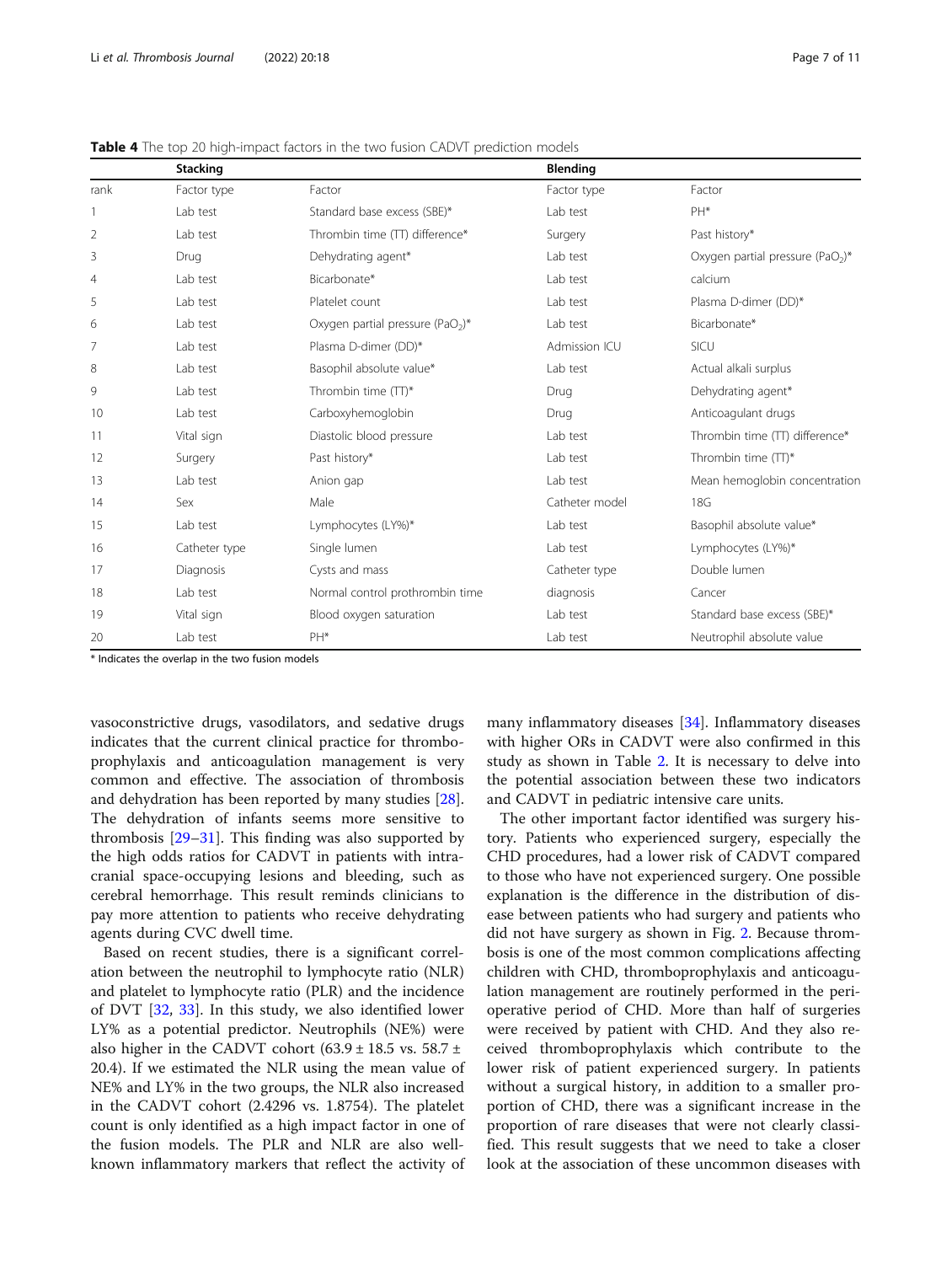<span id="page-7-0"></span>

| Table 5 The CADVT odds ratios of different disease groups based on ICD-10 classification |  |
|------------------------------------------------------------------------------------------|--|
|------------------------------------------------------------------------------------------|--|

| ICD <sub>10</sub>                                                                                   | Count          | <b>OR</b> | P value |
|-----------------------------------------------------------------------------------------------------|----------------|-----------|---------|
| A00-B99 Certain infectious and parasitic diseases                                                   | 33             | 4.056     | < 0.001 |
| C00-D48 Neoplasms                                                                                   | 216            | 0.876     | 0.724   |
| D50-D89 Diseases of the blood and blood-forming organs and disorders involving the immune mechanism | 13             | 0.761     | 1.0     |
| E00-E90 Endocrine, nutritional and metabolic diseases                                               | 27             | 2.093     | 0.180   |
| F00-F90 Mental and behavioural disorders                                                            |                |           |         |
| G00-G99 Diseases of the nervous system                                                              | 139            | 4.007     | < 0.001 |
| H00-H59 Diseases of the eye and adnexa                                                              | 2              | 9.168     | 0.187   |
| H60-H95 Diseases of the ear and mastoid process                                                     |                |           |         |
| 100-199 Diseases of the circulatory system                                                          | 366            | 1.032     | 0.854   |
| J00-J99 Diseases of the respiratory system                                                          | 326            | 2.152     | < 0.001 |
| K00-K93 Diseases of the digestive system                                                            | 282            | 1.186     | 0.406   |
| L00-L99 Diseases of the skin and subcutaneous tissue                                                | 2              |           |         |
| M00-M99 Diseases of the musculoskeletal system and connective tissue                                | $\overline{7}$ | 6.906     | 0.025   |
| N00-N99 Diseases of the genitourinary system                                                        | 7              |           |         |
| 000-099 Pregnancy, childbirth and the puerperium                                                    | $\Omega$       |           |         |
| P00-P96 Certain conditions originating in the perinatal period                                      | 90             | 0.648     | 0.373   |
| Q00-Q99 Congenital malformations, deformations and chromosomal abnormalities                        | 1952           | 0.173     | < 0.001 |
| R00-R99 Symptoms, signs and abnormal clinical and laboratory findings, not elsewhere classified     | 316            | 3.291     | < 0.001 |
| S00-T98 Injury, poisoning and certain other consequences of external causes                         | 102            | 3.106     | < 0.001 |
| V01-Y98 External causes of morbidity and mortality                                                  | 23             | 5.997     | < 0.001 |
| Z00-Z99 Factors influencing health status and contact with health services                          | 22             | 0.434     | 0.718   |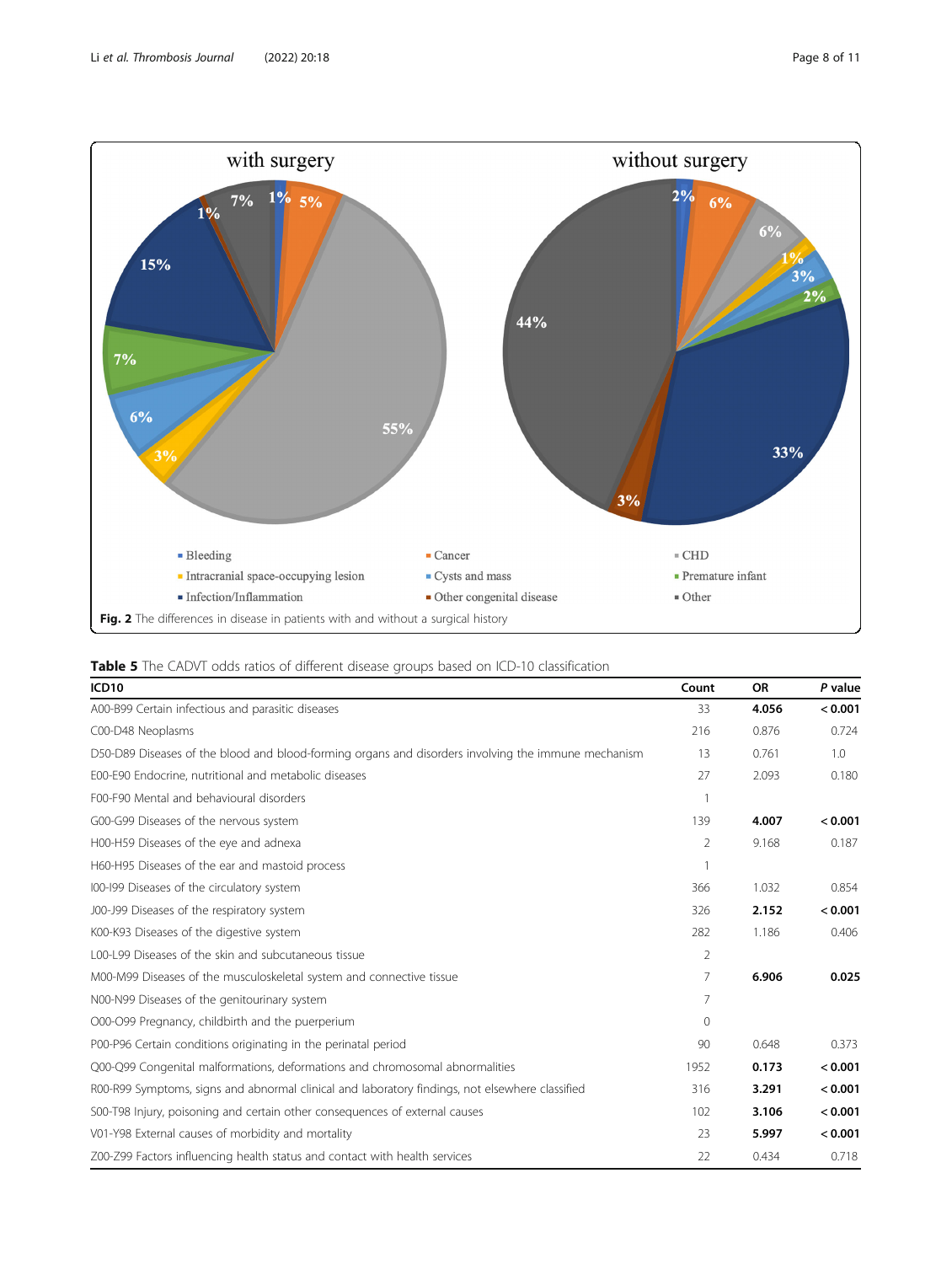<span id="page-8-0"></span>CADVT in the future. Given that the disease groups used in the model were expert-defined groups, we further calculated the risk of CADVT for specific disease subgroups according to standard ICD-10 disease classifications as shown in Table [5.](#page-7-0) The result further confirmed that congenital malformation disorders with predominantly CHD have a lower risk of CADVT under current thromboprophylaxis, while the risk of CADVT was significantly increased in some traumatic conditions especially those causing central nervous system injury.

In addition to the 11 high impact factors, there are also some other interesting features that need to be discussed here. In contrast to previous findings that sex was not a significant risk factor for CVC-related thrombosis [[8,](#page-9-0) [35\]](#page-10-0), there was an increased thrombotic risk when the patient's sex was male (OR 1.57, 95% CI 1.27– 1.95,  $P < 0.001$ ) in this dataset. One of the potential explanations is boy-girl ratio different in injuries such as traumatic brain injury which is an important source of CADVT in this center [[36\]](#page-10-0). CVC characteristics, including the number of lumens, size of catheter, and catheter dwell time, were evaluated in this study. The double lumen CVC seems safer in this study. However, we did not find that the size of catheters had an independent association with CVC-related thrombosis. Several previous studies demonstrated an increased risk of thrombosis as catheter diameter increased, but this factor has not been consistently demonstrated across all studies [\[35,](#page-10-0) [37](#page-10-0)]. Catheter dwell time has also been suggested as a risk factor for catheter-related complications, with some studies finding longer dwell times associated with complications [[38\]](#page-10-0) and others finding shorter dwell times associated with complications [[39](#page-10-0)]. Our study found that a longer dwell time was associated with a higher risk of CVC-related thrombosis. These inconsistent findings may be explained by the different mechanisms of thrombus formation: cases with severe vascular endothelial injury may have CVC-related thrombosis in the early stage, while thrombosis may occur slowly because of slow blood flow and local blood flow morphological changes. However, given the complex association of catheter dwell time with CADVT, further analysis is needed.

There are several limitations of this retrospective study. First, this is a retrospective study at a single center, and the results may be subject to bias or incomplete information; thus, larger multicenter cohort studies will be needed in the future. Second, potential confounding variables, such as the location of catheter insertion and indication for CVC insertion, were not evaluated. Third, the disease group schema used in this study is not strictly defined in the grouping based on their Chinese terms, and findings during the study were also used to separate special diseases, such as "intracranial space occupying lesions" with higher risk of CADVT were

defined as a separated disease group and it may also belong to cancers in some cases. In addition, only the primary discharge diagnosis was used to label patient. It should include more diseases information in the future study. Nonetheless, to our knowledge, this is the largest study to date to identify clinical risk factors associated with CADVT in pediatric intensive care patients when compared with other analyses [[8,](#page-9-0) [11,](#page-9-0) [12\]](#page-9-0). Furthermore, we introduced a better performing fusion model to identify high-impact factors. However, some identfied risk factors differed only slightly between the two groups failing to reach clinical significance or even statistical significance. Whether there is a potential bias in this approach has not been studied in depth.

## Conclusions

In conclusion, children in intensive care are at high risk for CADVT, which occurs in approximately 10% of these patients. Two fusion models based on 3 basic models were developed and achieved quite satisfactory performance in CADVT prediction. From 478 variables, 11 independent and high-impact CADVT risk factors were identified based on the fusion model. These findings provide potential biomarkers and measures for thromboprophylaxis in pediatric intensive care settings.

#### Abbreviations

CVC: Central venous catheter; CADVT: Catheter-associated deep venous thrombosis; CRT: Catheter-related thrombosis; DVT: Deep venous thrombosis; PIC: Pediatric intensive care database; LR: Logistic regression; RF: Random forest; GBDT: Gradient boosting decision tree; ROC: Receiver operating characteristic curve; AUC: Area under the ROC curve; AP: Average precision; SBE: Standard base excess; PaO<sub>2</sub>: Oxygen partial pressure; TT: Thrombin time; DD: D-dimer; LY%: Lymphocyte%; NLR: Neutrophil to Lymphocyte Ratio; PLR: Platelet to Lymphocyte Ratio; NE%: Neutrophil%; OR: Odds ratio; CI: Confidence interval

## Supplementary information

The online version contains supplementary material available at [https://doi.](https://doi.org/10.1186/s12959-022-00378-y) [org/10.1186/s12959-022-00378-y](https://doi.org/10.1186/s12959-022-00378-y).

#### Additional file 1.

#### Acknowledgements

Not Applicable.

#### Authors' contributions

Study design: HL, YL, QS and JZ. Data collection: YL, CF and JZ. Data analysis: HL, YL, XZ, YF, DH, QS and JZ. Data interpretation: HL, YL, QS and JZ. Drafting the manuscript: HL, XZ, YF, YL. Revising manuscript content: HL, DH, QS and JZ. All authors approved the final manuscript as submitted and agree to be accountable for all aspects of the work.

#### Funding

H.L. was supported by the National Natural Science Foundation of China (81871456) and National Key R&D Program of China (2016YFC0901905). Two funders did not play any role in this study.

#### Availability of data and materials

The datasets used and/or analyzed during the current study are available from the corresponding author on reasonable request.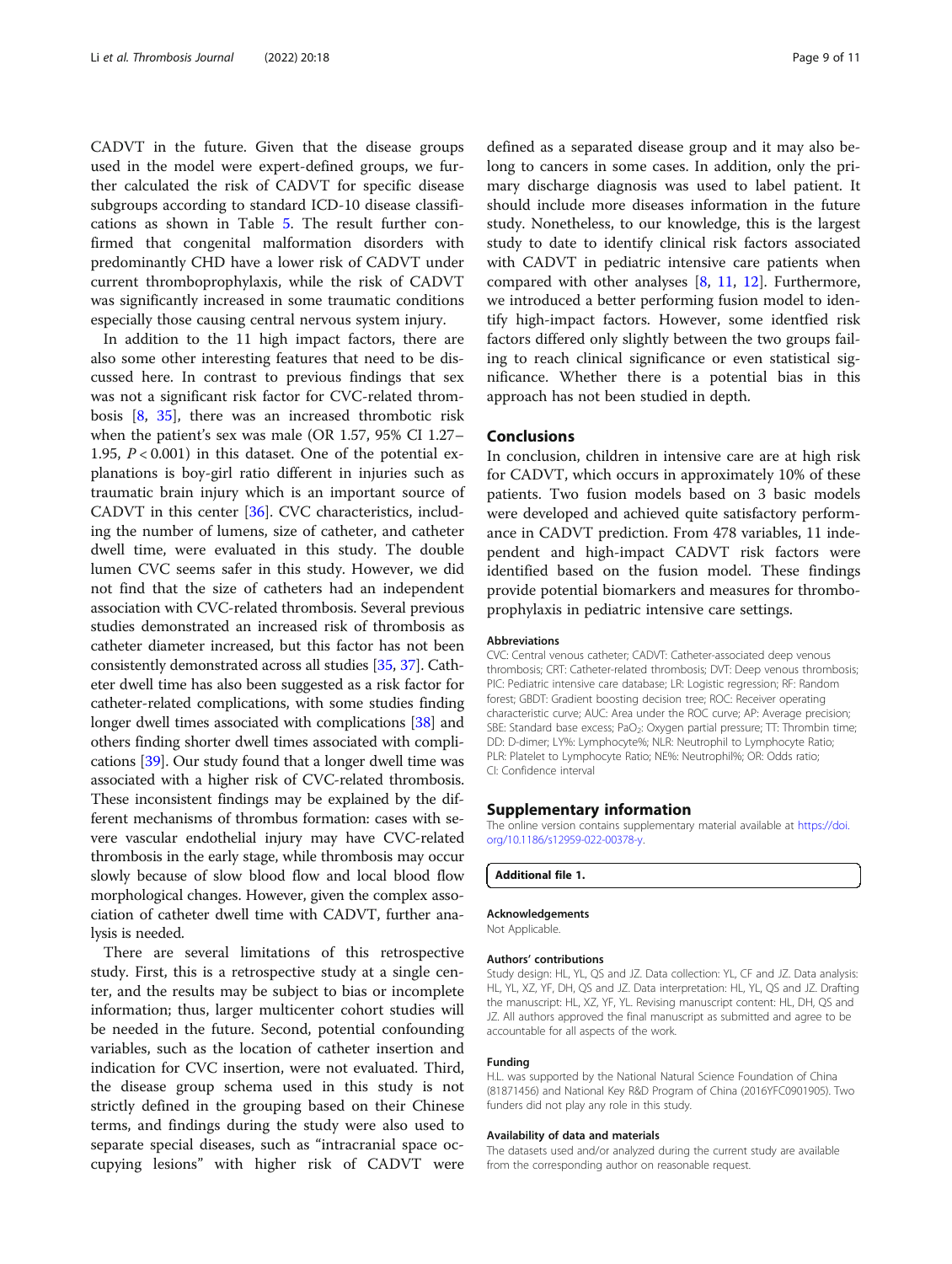## <span id="page-9-0"></span>Declarations

#### Ethics approval and consent to participate

This study was approved by the Institutional Review Board of the Children's Hospital, Zhejiang University School of Medicine (2019-IRB-155), prior to the commencement of this study, and the requirement for informed consent was waived, as the utilization of anonymized retrospective data does not require patient consent under the local legislation.

#### Consent for publication

Not Applicable.

#### Competing interests

The authors declare that they have no competing interests.

#### Author details

<sup>1</sup>The Children's Hospital of Zhejiang University School of Medicine and National Clinical Research Center for Child Health, Hangzhou, China. <sup>2</sup>Clinical Data Center, The Children's Hospital, Zhejiang University School of Medicine, 3333 Binsheng Road, 310052 Hangzhou, China. <sup>3</sup>The College of Biomedical Engineering and Instrument Science, Zhejiang University, Hangzhou, China. 4 Department of Nursing, The Children's Hospital, Zhejiang University School of Medicine, 3333 Binsheng Road, 310052 Hangzhou, China.

## Received: 13 June 2021 Accepted: 29 March 2022<br>Published online: 12 April 2022

#### References

- 1. Sol JJ, Knoester H, de Neef M, Smets AMJB, Betlem A, van Ommen CH. Chronic Complications After Femoral Central Venous Catheter-related Thrombosis in Critically Ill Children. J Pediatr Hematol Oncol. 2015;37:462–7. Available from: https://journals.lww.com/00043426-201508000-00010.
- 2. McGee DC, Gould MK. Preventing Complications of Central Venous Catheterization. N Engl J Med. 2003;348:1123–33 [https://doi.org/10.1056/](https://doi.org/10.1056/NEJMra011883) **NFIMra011883**
- 3. Costello JM, Clapper TC, Wypij D. Minimizing Complications Associated With Percutaneous Central Venous Catheter Placement in Children. Pediatr Crit Care Med. 2013;14:273–83. Available from: http://journals.lww.com/ 00130478-201303000-00006.
- 4. Citla Sridhar D, Abou-Ismail MY, Ahuja SP. Central venous catheter-related thrombosis in children and adults. Thromb. Res. 2020;187:103-12. [https://doi.](https://doi.org/10.1016/j.thromres.2020.01.017) [org/10.1016/j.thromres.2020.01.017.](https://doi.org/10.1016/j.thromres.2020.01.017)
- 5. Monagle P, Chan AKC, Goldenberg NA, Ichord RN, Journeycake JM, Nowak-Göttl U, et al. Antithrombotic Therapy in Neonates and Children. Chest [Internet]. 2012;141:e737S-e801S. Available from: [https://linkinghub.elsevier.](https://linkinghub.elsevier.com/retrieve/pii/S0012369212601378) [com/retrieve/pii/S0012369212601378.](https://linkinghub.elsevier.com/retrieve/pii/S0012369212601378)
- Saxonhouse MA, Burchfield DJ. The evaluation and management of postnatal thromboses. J Perinatol. 2009;29:467–78. Available from: http:// www.nature.com/articles/jp200914.
- 7. Takemoto CM, Sohi S, Desai K, Bharaj R, Khanna A, McFarland S, et al. Hospital-Associated Venous Thromboembolism in Children: Incidence and Clinical Characteristics. J Pediatr. 2014;164:332–8. Available from: https:// linkinghub.elsevier.com/retrieve/pii/S0022347613012754.
- 8. Higgerson RA, Lawson KA, Christie LM, Brown A-M, McArthur JA, Totapally BR, et al. Incidence and risk factors associated with venous thrombotic events in pediatric intensive care unit patients\*. Pediatr Crit Care Med. 2011; 12:628–34. Available from: http://journals.lww.com/00130478-201111000- 00003.
- 9. Boulet SL, Grosse SD, Thornburg CD, Yusuf H, Tsai J, Hooper WC. Trends in Venous Thromboembolism-Related Hospitalizations, 1994–2009. Pediatrics. 2012;130:e812-20 <https://doi.org/10.1542/peds.2012-0267>.
- 10. Raffini L, Huang Y-S, Witmer C, Feudtner C. Dramatic Increase in Venous Thromboembolism in Children's Hospitals in the United States From 2001 to 2007. Pediatrics. 2009;124:1001–8 [https://doi.org/10.1542/peds.2009-0768.](https://doi.org/10.1542/peds.2009-0768)
- 11. Chen K, Agarwal A, Tassone MC, Shahjahan N, Walton M, Chan A, et al. Risk factors for central venous catheter-related thrombosis in children. Blood Coagul Fibrinolysis. 2016;27:384–8. Available from: https://journals.lww.com/ 00001721-201606000-00006.
- 12. Tripathi S, Burkiewicz K, Gehlbach JA, Wang Y, Astle M. Catheter-Associated Deep Vein Thrombosis (CADVT) in a Pediatric ICU: A Retrospective Case-Control Study. J Assoc Vasc Access. 2020;25:45–55. Available from: http://

meridian.allenpress.com/java/article/25/3/45/441322/CatheterAssociated-Deep-Vein-Thrombosis-CADVT-in-a.

- 13. Kamphuisen PW, Lee AYY. Catheter-related thrombosis: lifeline or a pain in the neck? Hematology. 2012;2012:638–44. Available from: https:// ashpublications.org/hematology/article/2012/1/638/83862/Catheterrelatedthrombosis-lifeline-or-a-pain-in.
- 14. Neshat-Vahid S, Pierce R, Hersey D, Raffini LJ, Faustino EVS. Association of thrombophilia and catheter-associated thrombosis in children: a systematic review and meta-analysis. J Thromb Haemost. 2016;14:1749–58 [https://doi.](https://doi.org/10.1111/jth.13388) [org/10.1111/jth.13388.](https://doi.org/10.1111/jth.13388)
- 15. Asfaw AB, Punzalan RC, Yan K, Hoffmann RG, Hanson SJ. Screening Guidelines for Venous Thromboembolism Risk in Hospitalized Children Have Low Sensitivity for Central Venous Catheter-Associated Thrombosis. Hosp Pediatr. 2017;7:39–45 [https://doi.org/10.1542/hpeds.2016-0078.](https://doi.org/10.1542/hpeds.2016-0078)
- 16. Zeng X, Yu G, Lu Y, Tan L, Wu X, Shi S, et al. PIC, a paediatric-specific intensive care database. Sci Data. 2020;7:14 Available from: [https://doi.org/1](https://doi.org/10.1038/s41597-020-0355-4) [0.1038/s41597-020-0355-4.](https://doi.org/10.1038/s41597-020-0355-4)
- 17. Wolpert DH. Stacked generalization. Neural Networks. 1992;5:241–59 Available from: https://linkinghub.elsevier.com/retrieve/pii/ S0893608005800231.
- 18. Chawla NV, Bowyer KW, Hall LO, Kegelmeyer WP. SMOTE: Synthetic minority over-sampling technique. J Artif Intell Res. 2002;16(1):321-57. Available from: [https://dl.acm.org/doi/10.5555/1622407.1622416.](https://dl.acm.org/doi/10.5555/1622407.1622416)
- 19. Piran S, Ngo V, McDiarmid S, Le Gal G, Petrcich W, Carrier M. Incidence and risk factors of symptomatic venous thromboembolism related to implanted ports in cancer patients. Thromb Res. 2014;133:30–3 Available from: https:// linkinghub.elsevier.com/retrieve/pii/S0049384813005008.
- 20. Gissel M, Brummel-Ziedins KE, Butenas S, Pusateri AE, Mann KG, Orfeo T. Effects of an acidic environment on coagulation dynamics. J Thromb Haemost. 2016;14:2001–10 Available from: https://pubmed.ncbi.nlm.nih.gov/ 27431334/.
- 21. Engström M, Schött U, Romner B, Reinstrup P. Acidosis impairs the coagulation: A thromboelastographic study. J Trauma Inj Infect Crit Care. 2006;61:624–8 Available from: https://pubmed.ncbi.nlm.nih.gov/16966998/.
- 22. Gupta N, Zhao Y-Y, Evans CE. The stimulation of thrombosis by hypoxia. Thromb Res. 2019;181:77–83 Available from: https://linkinghub.elsevier.com/ retrieve/pii/S0049384819302956.
- 23. Ramgopal S, Dezfulian C, Hickey RW, Au AK, Venkataraman S, Clark RSB, et al. Association of Severe Hyperoxemia Events and Mortality Among Patients Admitted to a Pediatric Intensive Care Unit. JAMA Netw Open. 2019;2:e199812. Available from: https://jamanetwork.com/journals/ jamanetworkopen/fullarticle/2748597.
- 24. Baumann Kreuziger L, Jaffray J, Carrier M. Epidemiology, diagnosis, prevention and treatment of catheter-related thrombosis in children and adults. Thromb Res. 2017;157:64–71. Available from: [https://doi.org/10.1016/](https://doi.org/10.1016/j.thromres.2017.07.002) [j.thromres.2017.07.002](https://doi.org/10.1016/j.thromres.2017.07.002).
- 25. Wells PS, Anderson DR, Rodger M, Forgie M, Kearon C, Dreyer J, et al. Evaluation of D-Dimer in the Diagnosis of Suspected Deep-Vein Thrombosis. N Engl J Med. 2003;349:1227–35 Available from: https:// pubmed.ncbi.nlm.nih.gov/14507948/.
- 26. Kruger PC, Eikelboom JW, Douketis JD, Hankey GJ. Deep vein thrombosis: update on diagnosis and management. Med J Aust. 2019;210(11):516–24. Available from: <https://pubmed.ncbi.nlm.nih.gov/31155730/>.
- 27. Sivakumaran M, Malton N, Cushman M. Plasma D-dimer measurement as a predictor of venous thrombosis. Blood. 2003;102(13):4618–9. Available from: <https://doi.org/10.1182/blood-2003-09-2998>.
- 28. Liu K, Pei L, Gao Y, Zhao L, Fang H, Bunda B, et al. Dehydration Status Predicts Short-Term and Long-Term Outcomes in Patients with Cerebral Venous Thrombosis. Neurocrit Care. 2019;30:478–83 Available from: [https://](https://doi.org/10.1007/s12028-018-0628-3) [doi.org/10.1007/s12028-018-0628-3.](https://doi.org/10.1007/s12028-018-0628-3)
- 29. Hbibi M, Abourazzak S, Babakhouya A, Boubou M, Atmani S, Tizniti S, et al. Severe hypernatremic dehydration associated with cerebral venous and aortic thrombosis in the neonatal period. Case Reports [Internet]. 2012;2012: bcr0720114426 [https://doi.org/10.1136/bcr.07.2011.4426.](https://doi.org/10.1136/bcr.07.2011.4426)
- 30. Byard RW. Lethal Renal Venous Thrombosis Complicating Dehydration in Infancy. Am J Forensic Med Pathol. 2019;40:65–7 Available from: https:// journals.lww.com/00000433-201903000-00011.
- 31. Locke C, Depani S, Gray M. Extensive subclinical venous sinus thrombosis in the dehydrated infant. J Matern Neonatal Med. 2010;23:463–4. Available from: [https://doi.org/10.3109/14767050903184199.](https://doi.org/10.3109/14767050903184199)